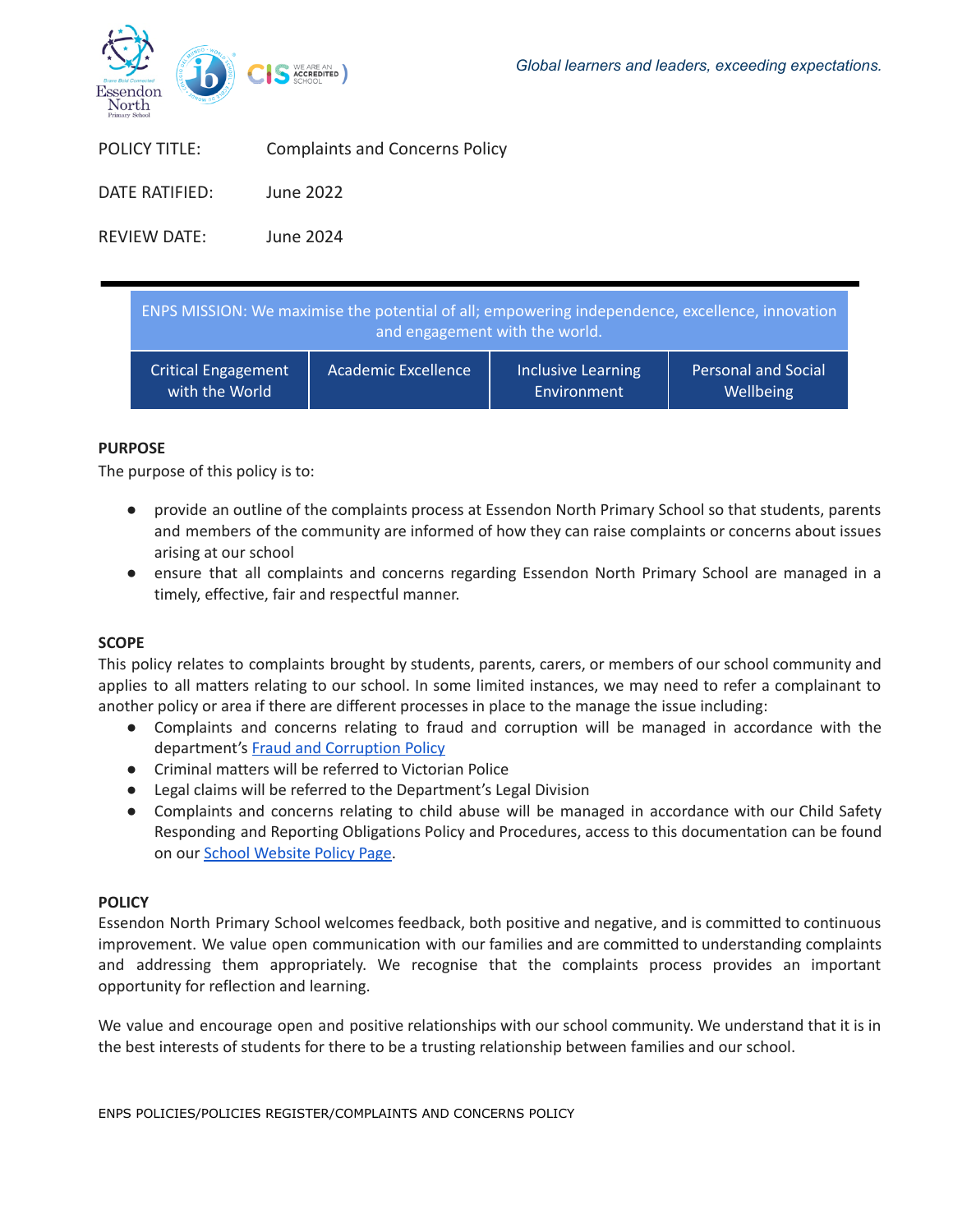

When addressing a complaint, it is expected that all parties will:

- be considerate of each other's views and respect each other's role
- be focused on resolution of the complaint, with the interests of the student involved at the centre
- act in good faith and cooperation
- behave with respect and courtesy
- respect the privacy and confidentiality of those involved, as appropriate
- operate within and seek reasonable resolutions that comply with any applicable legislation and Department policy.
- recognise that schools and the Department may be subject to legal constraints on their ability to act or disclose information in some circumstances.

# **Complaints and concerns process for students**

Essendon North Primary School acknowledges that issues or concerns can cause stress or worry for students and impact their wellbeing and learning. Essendon North Primary School encourages our students to raise issues or concerns as they arise so that we can work together to resolve them.

Students with a concern or complaint can raise them with a trusted adult at school, for example, their classroom teacher, cohort teachers, Professional Learning Community Leaders, Wellbeing staff, Education Support staff, members of the School Executive Team. This person will take your concern or complaint seriously and will explain to you what steps we can take to try to resolve the issue and support you.

You can also ask your parent, carer or another trusted adult outside of the school, to talk to us about the issue instead. Information about our parent/carer complaints and concerns process is outlined further below. The parent/carer process also applies to students who are mature minors, refer to: Mature Minors and [Decision](https://www2.education.vic.gov.au/pal/mature-minors-and-decision-making/policy) [Making](https://www2.education.vic.gov.au/pal/mature-minors-and-decision-making/policy).

Other ways you can raise a concern or complaint with us include:

- talking to a member of the student Junior School Council about your concern and any suggestions you have for resolving it
- participating in our Attitudes to School Survey (for Grades 4-6)
- writing a note or email to a trusted member of our community.

Further information and resources to support students to raise issues or concerns are available at:

- Report Racism [Hotline](https://www.vic.gov.au/report-racism-or-religious-discrimination-schools) (call 1800 722 476) this hotline enables students to report concerns relating to racism or religious discrimination
- [Reach](https://au.reachout.com/?gclid=CjwKCAiAgbiQBhAHEiwAuQ6BktaB5xneGFK3TnOql5c5eZ7af7dDm9ffLZa7N59FEtbtQzVIk8sGWhoC8N0QAvD_BwE) Out
- [Headspace](https://headspace.org.au/)
- Kids [Helpline](https://kidshelpline.com.au/?gclid=CjwKCAiAgbiQBhAHEiwAuQ6Bkro6UD2EBcRILznFnRhKjfi5I84jJlUa0fyiiYLQ4mHx5sXTStxH8BoCCEIQAvD_BwE) (call 1800 55 1800)
- Victorian Aboriginal Education [Association](https://www.vaeai.org.au/) (VAEAI)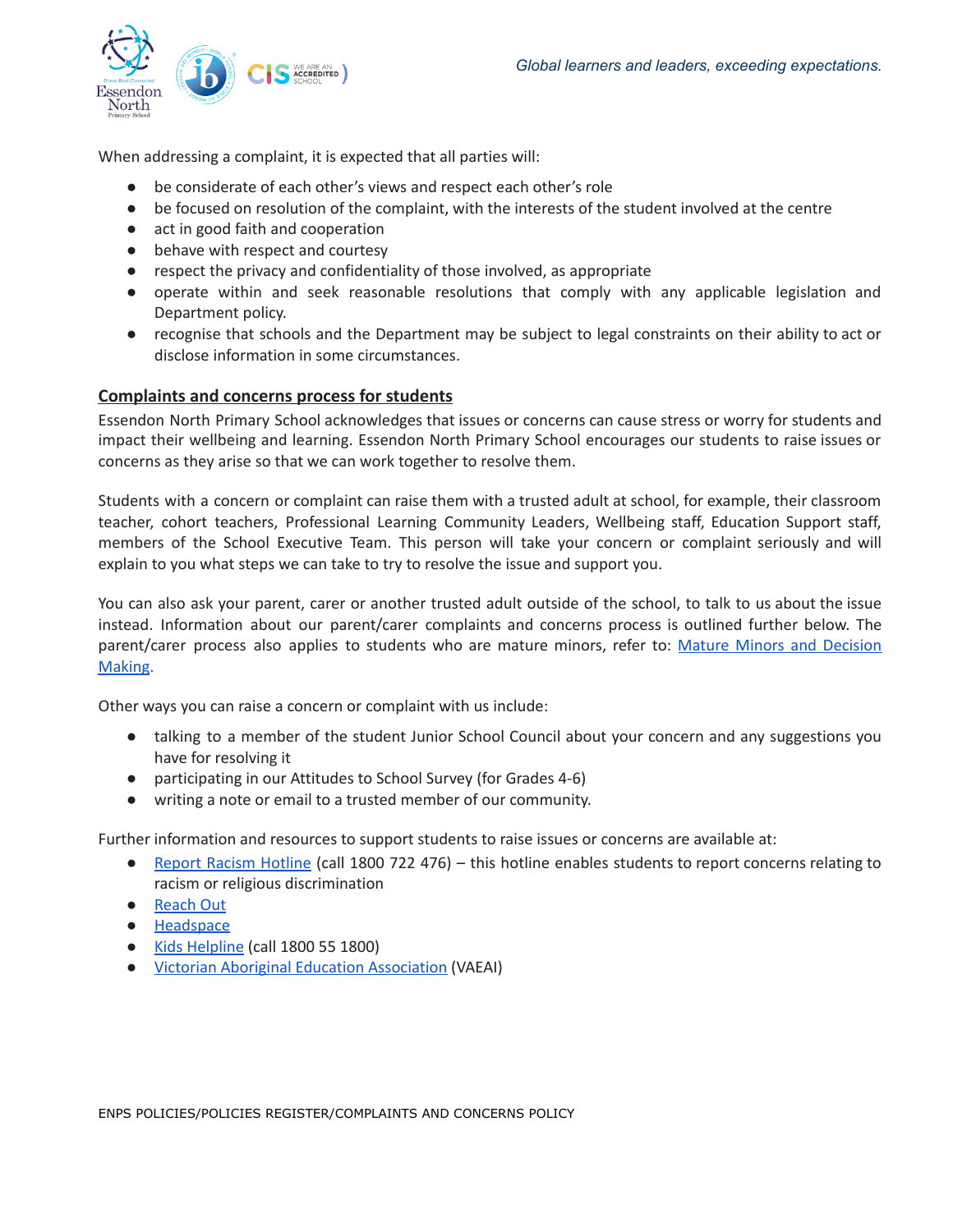

# **Complaints and concerns process for parents, carers and community members**

### **Preparation for raising a concern or complaint**

Essendon North Primary School encourages parents, carers or members of the community who may wish to submit a complaint to:

- carefully consider the issues you would like to discuss
- remember you may not have all the facts relating to the issues that you want to raise
- think about how the matter could be resolved
- be informed by checking the policies and guidelines set by the Department and Essendon North Primary School (see "Further Information and Resources" section below).

### **Support person**

You are welcome to have a support person to assist you in raising a complaint or concern with our school. Please advise us if you wish to have a support person to assist you, and provide their name, contact details, and their relationship to you.

### **Raising a concern**

Essendon North Primary School is always happy to discuss with parents/carers and community members any concerns that they may have. Concerns in the first instance should be directed to your child's teacher for resolution, following this step correspondence with our Leading Teachers, Assistant Principal or Principal may support resolution. Where possible, school staff will work with you to ensure that your concerns are appropriately addressed.

#### **Making a complaint**

Where concerns cannot be resolved in this way, parents or community members may wish to make a formal complaint to the Principal or Assistant Principal, noting that formal complaints should be directed to a member of the school's leadership team.

If you would like to make a formal complaint, in most cases, depending on the nature of the complaint raised, our school will first seek to understand the issues and will then convene a resolution meeting with the aim of resolving the complaint together. The following process will apply:

- 1. **Complaint received:** Please either email, telephone or arrange a meeting through the front office with the Assistant Principal or Principal, to outline your complaint so that we can fully understand what the issues are. We can discuss your complaint in a way that is convenient for you, whether in writing, in person or over the phone.
- 2. **Information gathering:** Depending on the issues raised in the complaint, the Principal, Assistant Principal or nominee may need to gather further information to properly understand the situation. This process may also involve speaking to others to obtain details about the situation or the concerns raised.
- 3. **Response:** A response to the complaint will be communicated and where possible, a resolution meeting will be arranged with the Assistant Principal, Principal or nominee to discuss the complaint, with the objective of reaching a resolution satisfactory to all parties. If after the resolution meeting we are unable to resolve the complaint together, we will work with you to produce a written summary of the complaint in the event you would like to take further action about it. In some circumstances, the Principal may determine that a resolution meeting would not be appropriate. In this situation, a response to the complaint will be provided in writing.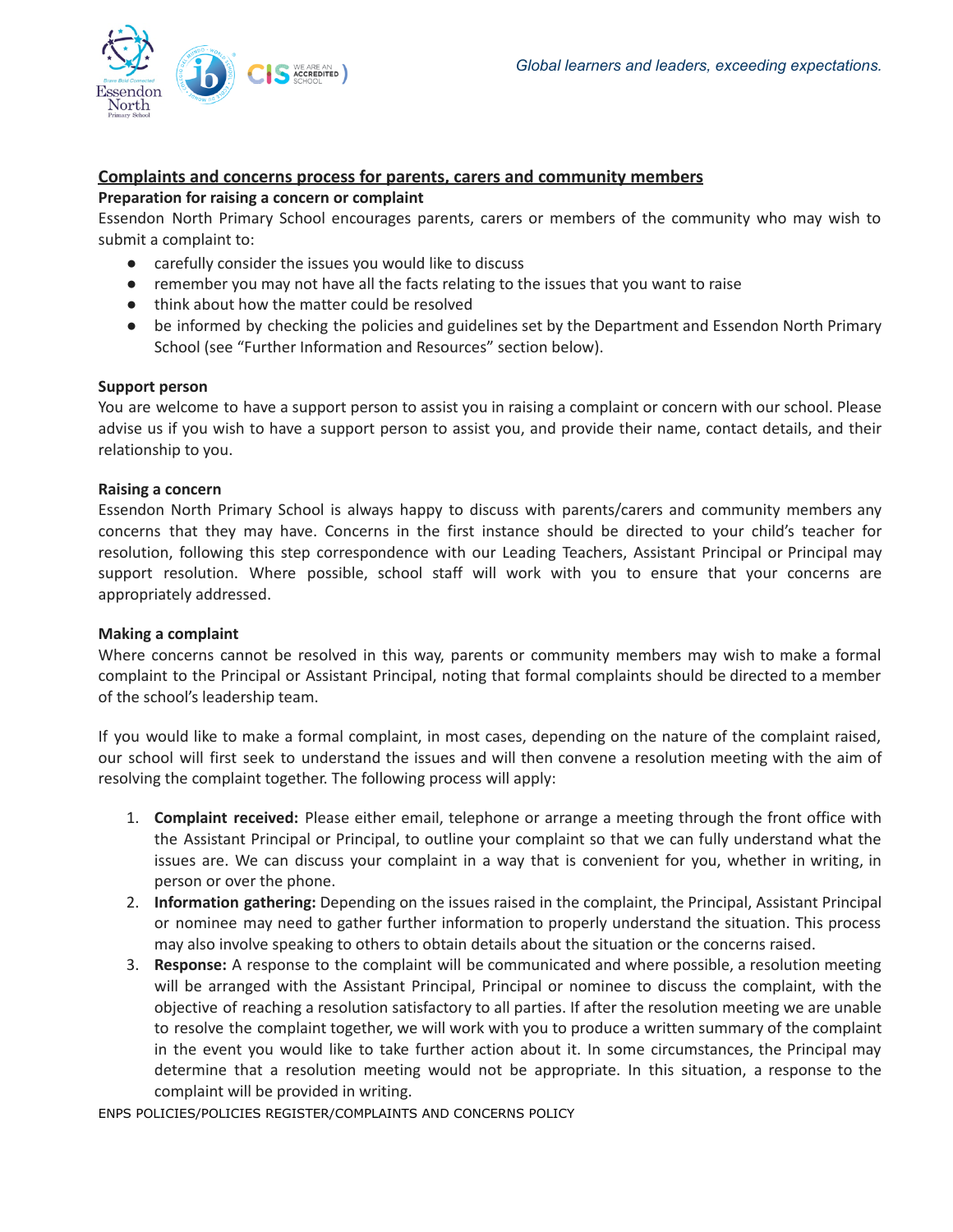

4. **Timelines:** Essendon North Primary School will acknowledge receipt of your complaint as soon as possible (usually within two to five working school days) and will seek to resolve complaints in a timely manner. Depending on the complexity of the complaint, Essendon North Primary School may need some time to gather enough information to fully understand the circumstances of your complaint. We will endeavour to complete any necessary information gathering. We aim to communicate a resolution and/or hold a resolution meeting where appropriate within 10 working days of the complaint being raised. In situations where further time is required, Essendon North Primary School will consult with you and discuss any interim solutions to the dispute that can be put in place.

Please note that unreasonable conduct (e.g. vexatious complaints) may need to be managed differently to the procedures in this policy.

# **Resolution**

Where appropriate, Essendon North Primary School may seek to resolve a complaint by:

- an apology or expression of regret
- a change of decision
- a change of policy, procedure or practice
- offering the opportunity for student counselling or other support
- other actions consistent with school values that are intended to support the student, parent and school relationship, engagement, and participation in the school community.

In some circumstances, Essendon North Primary School may also ask you to attend a meeting with an independent third party, or participate in a mediation with an accredited mediator to assist in the resolution of the dispute.

# **Escalation**

If you are not satisfied that your complaint has been resolved by the school, or if your complaint is about the Principal and you do not want to raise it directly with them, then the complaint should be referred to the South West Victorian Region by phoning 1800 338 663 or emailing [enquiries@education.vic.gov.au](mailto:enquiries@education.vic.gov.au).

Essendon North Primary School may also refer a complaint to the South West Victorian Region if we believe that we have done all we can to address the complaint. For more information about the Department's parent complaints process, including the role of the Regional Office, please see: Raise a [complaint](https://www.vic.gov.au/raise-complaint-or-concern-about-your-school#speaking-to-your-school) or concern about your [school.](https://www.vic.gov.au/raise-complaint-or-concern-about-your-school#speaking-to-your-school)

# **Record keeping and other requirements**

To meet Department and legal requirements, our school must keep written records of:

- Serious, substantial or unusual complaints
- Complaints relating to the Child Information Sharing Scheme and Family Violence Information Sharing Scheme, to meet regulatory requirements - refer to Child and Family Violence Information Sharing Schemes for further information

Our school also follows Department policy to ensure that record-keeping, reporting, privacy and employment law obligations are met when responding to complaints or concerns.